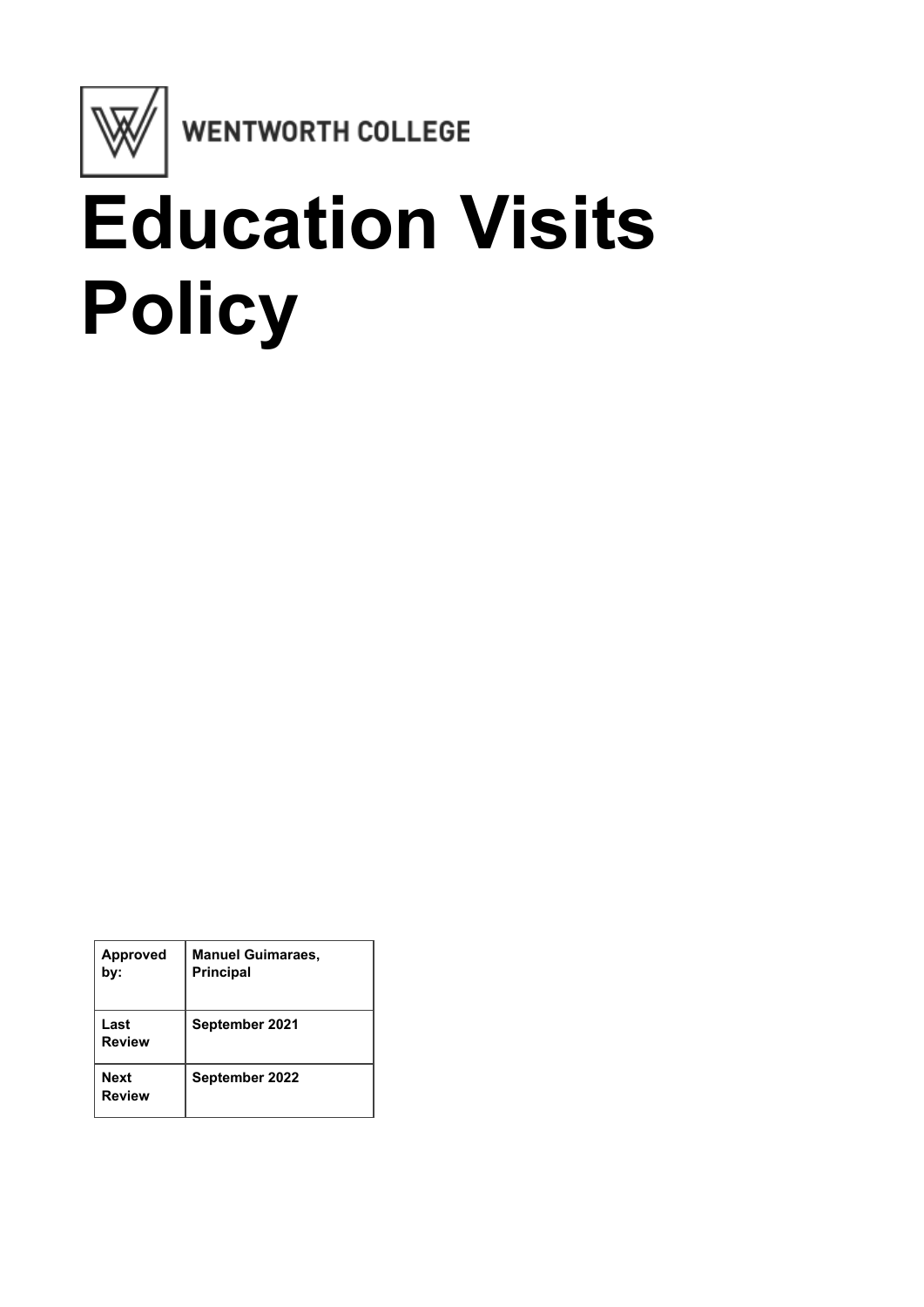## **Health and Safety of Students on Educational Visits Policy**

This policy is issued in accordance with the Education (Independent School Standards) (England) Regulations 2014 and the Health and Safety at Work etc Act 1974 and subsequent regulations and guidance. Any legislation referred to in this policy is as amended.

This policy has also been drafted in the light of the Health and safety of pupils on educational visits (HASPEV) (Department for Education and Skills (DfES)), 1998), as supplemented given that the Education

(Independent School Standards) (England) Regulations 2014 require schools to do so. This policy has also been drafted in accordance with the updated Department for Education (DfE), Health and safety: department for education advice on legal duties and powers for local authorities, headteachers, staff and governing bodies (2011) and the Health and Safety Executive's (HSE) School trips and outdoor learning activities (June 2011).

Wentworth Tutorial College recognizes that educational visits with a clear purpose play an important part in a broad and balanced curriculum, providing students with the opportunity to practise particular skills (e.g., fieldwork skills in biology/geography) and enhance students' understanding of curricular activities (e.g. Theatre visits for English literature/Drama studies or museums for Art/History)

These visits offer students the opportunity to develop self-awareness, a greater understanding of their peers and the world around them. In addition, external visits can often encourage improved personal performance; promote a lifetime interest in a particular subject and, in some cases, may lead to a choice of career.

The College recognises and accepts that such visits present challenges to the health and welfare of students. Educational visits will be planned and operated in accordance with these guidelines so that everyone involved understands his or her responsibility to ensure that students can participate fully in educational visits in reasonable safety.

### **RESPONSIBILITIES**

#### **Employers**

Under the Health and Safety at Work etc Act 1974, employers are responsible for the health, safety and welfare at work of their employees. Employers are also under a duty to ensure, so far as is reasonably practicable, the health and safety of anyone else on the premises or anyone who may be affected by their activities. This includes everyone involved in off-site visits (teachers, volunteers, helpers and students).

The proprietor is the employer of staff at Wentworth College.

The Management of Health and Safety at Work Regulations 1992, made under the 1974 Act, require employers to:

- o assess the risks of activities (see **Risk Assessment** below)
- o introduce measures to control those risks
- o tell their employees about these measures

#### **PURPOSE OF THIS POLICY**

- o To ensure that every student has the opportunity to benefit from educational visits as part of their academic studies.
- o To ensure that all visits are safe, purposeful and appropriate to meet the educational needs of pupils.
- o To enable the College to identify appropriate functions, responsibilities, training, support and monitoring for staff, students and providers involved in educational visits.
- o To ensure that, whenever appropriate, further advice is sought from external organizations and technically competent sources.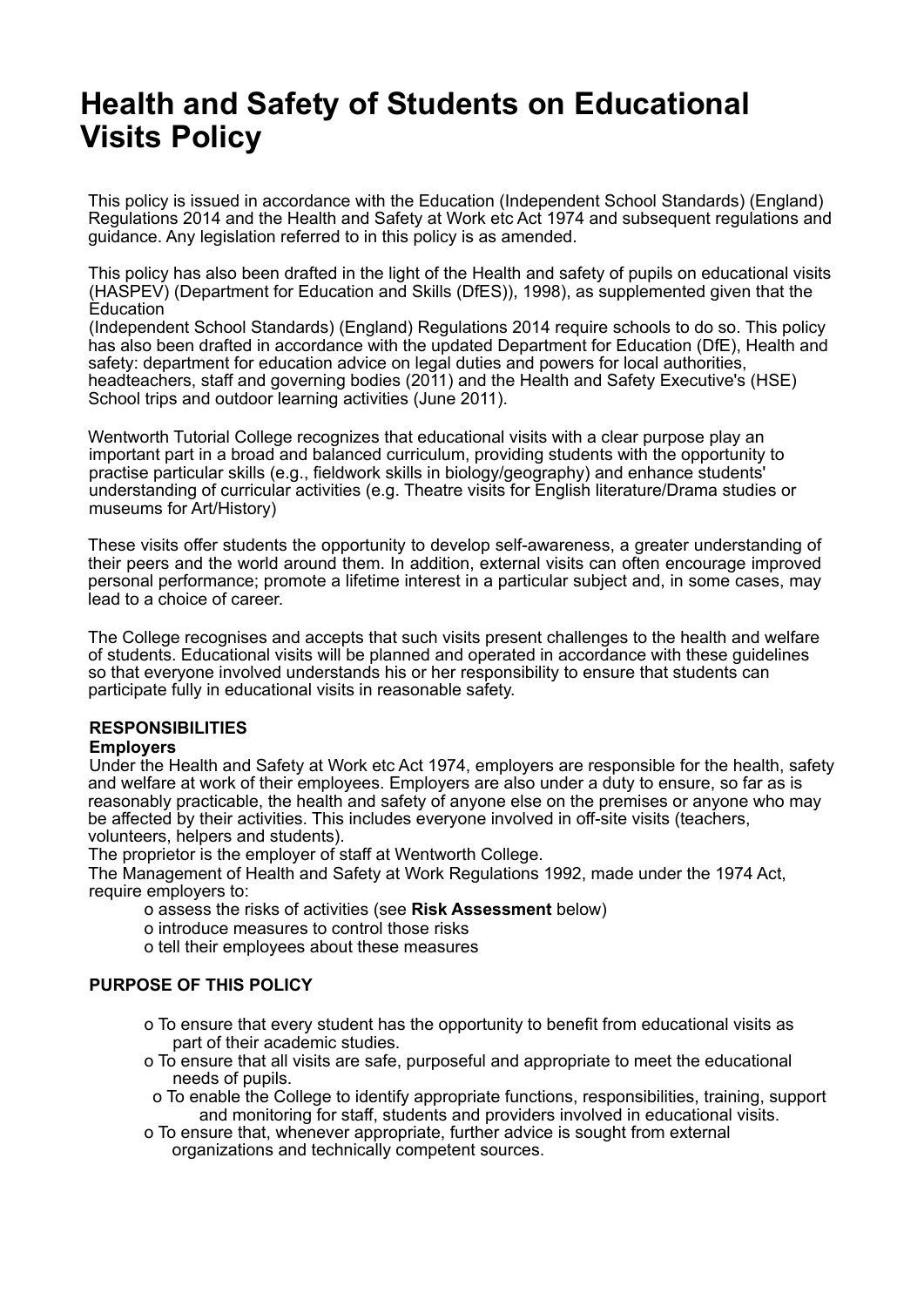#### **IMPORTANT CONSIDERATIONS**

- o **The Venue**: what is known about the site to be visited? Before a trip takes place, a visit to the site may be necessary, if it has not been used by the college before.
- o **Staff to student ratios**: these should be set according to the risks and any special needs of the students.

o **Special training**: this may be needed for staff (in first aid, for example) prior to the trip. o **Transport**: The needs of all those transported must be taken into account and included in the risk assessment prior to the journey, whether taken by public transport or by privately hired vehicle.

- o **Assessing risks**: the activities during the trip can vary from a museum visit to a field trip. If there is a significant risk that college staff are unable or not trained to assess or control, then information from the organisers at the venue must be obtained and approved by the Principal before the visit.
- o **The College will make every effort to include disabled students and students with special educational or medical needs on educational visits, whilst maintaining the safety of everyone in the group.**

#### **TYPES OF VISITS**

It is essential that all visits are subjected to a rigorous risk assessment. Such risk assessments should take account of the environmental considerations relating to the proposed visit/activity. For example, "hostile" environments, activity near water, winter conditions or steep terrain are considerations that might rate a visit/activity in a higher category.

The Principal/Health and Safety Officer will ensure that:-

o the risk assessment has been completed and appropriate safety measures are in place. o any relevant qualifications claimed by the Group Leader or other relevant members of the group have been checked and verified.

o there is adequate and relevant insurance cover.

o The College has the address and phone number of the visit's venue and a contact name. o there is a contingency plan for any delays including a late return home.

#### **Risk Assessment**

Risk assessment is an essential part of fulfilling heath and safety responsibilities.

Any risk assessment must:

- o identify the potential risks (hazards) involved in an activity
- o decide who might be harmed
- o identify control measures which would reduce the risk
- o record the findings
- o Every visit or journey will have a Group Leader who will usually be a teacher. Arrangements will be made for another teacher to join the party quickly in case of emergency.

#### **CATEGORIES OF VISITS**

#### **Low Risk Visits/Activities**

Visits/activities that present low risks, e.g. theatre trips, museum visits of one day or less duration. The group leader should be assessed as competent by the Principal.

#### **Medium Risk Visits/Activities**

Visits or activities that:

1) present medium risk when the safe supervision of students requires the group leader to have undergone a familiarisation process specific to the activity and/or location. 2) involving overnight stays or residential accommodation. The group leader will have to be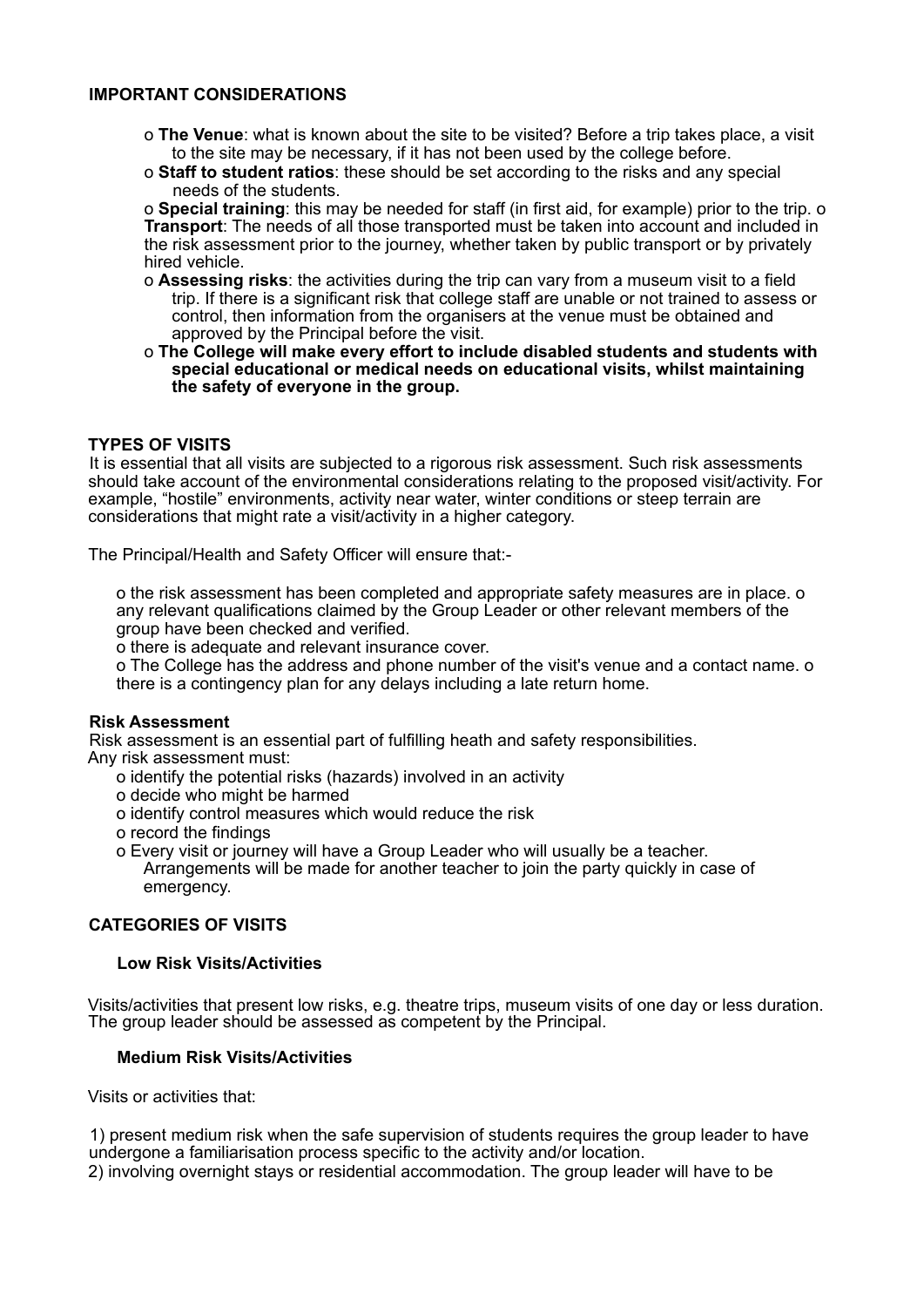approved to be appropriately competent by the Principal.

#### **High Risk Visits/Activities**

Hiigh risk visits/activities may include those near or in water. This is the most demanding category when all activities should be under the instruction/supervision of persons holding appropriate governing body qualifications.

#### **KEY PRINCIPLES STAFF**

o All visits will have a clear, recorded educational purpose and will be planned sufficiently well in advance in accordance with good practice and effective planning procedures. o The Principal will be responsible for the approval of all visits although he may, in his absence, delegate this responsibility to a senior member of the College staff. o There will be a named and approved Group leader (and, where necessary, Deputy) on all educational visits. This person will be responsible for all aspects of the planning, risk assessment and organization of the visit. The Group leader will assume full responsibility during the visit, including ongoing risk assessment.

o The Group leader will ensure that appropriate checks are made and that insurance is adequate and up to date.

#### **PARENTS**

#### **Parents may contribute to the success of the visit by:**

- o understanding the objectives of the visit;
- o giving written consent where necessary;
- o providing clear information on their child's health and any special needs, need for medical attention or medication;
- o ensuring that there are clear contact arrangements

#### **In addition**

- o Informed parental consent is required for **ALL** educational visits by young people up to the age of eighteen years. This will normally have been obtained, in writing, prior to the specific trip.
- o The College will provide all parents and guardians with a copy of the policy relating to the health and safety of students on external visits to enable them to make informed decisions and give written consent together with medical and emergency contact details.
- o Whenever appropriate, for high risk, residential and foreign visits a briefing meeting with parents/guardians will be arranged.
- o Expectations with regard to behaviour and codes of conduct will be explained to students and their parents/guardians. This information will include the necessity of meeting additional costs and making collection arrangements in certain circumstances.

#### **STUDENTS**

- o Wherever possible, students should be involved with the planning of an educational visit, establishing codes of conduct, assessing and managing risk and evaluating their own learning, development, attitudes and behaviour.
- o Students should be adequately briefed about aims, expectations and codes of conduct for all educational visits. Ongoing briefings are an important element of learning and safety.

#### **CHILD PROTECTION**

o The College's Child Protection Policy (copy available on request from the Administration